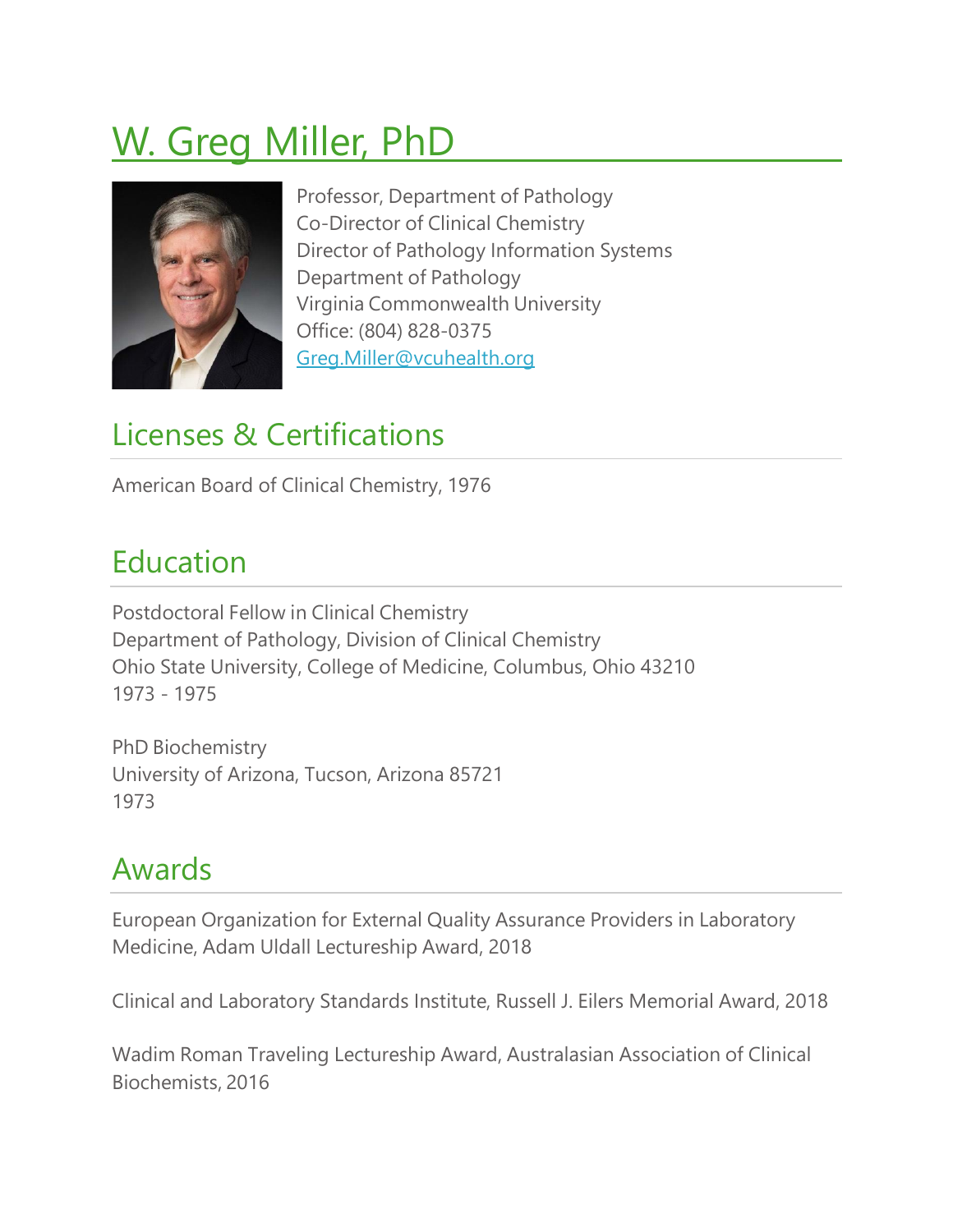Featured on the cover of *Clinical Chemistry* for an "Inspiring Minds" article, 2016 volume 62 (May), pages 673-5.

Named on *The Pathologist* (UK) 2015 list of the 100 most influential laboratory medicine professionals.

Robert Schaffer Award for Outstanding Achievements in the Development of Standards for Use in Laboratory Medicine, International Federation of Clinical Chemistry and Laboratory Medicine, 2014

Past President's Award, American Association for Clinical Chemistry, 2013

Award for Excellence in Global Leadership in Standards Development, Clinical and Laboratory Standards Institute, 2012

Transatlantic Lectureship Award, Association for Clinical Biochemistry (UK), 2012

Outstanding Lifetime Achievement Award in Clinical Chemistry and Laboratory Medicine, American Association for Clinical Chemistry, 2007

Presidential Citation, American Association for Clinical Chemistry, 2007

Award for Excellence in Consensus Management, Clinical and Laboratory Standards Institute, 2007

Miriam Reiner (2006) and Joseph H. Roe (1997) Awards for Contributions to the Field of Clinical Chemistry, American Association for Clinical Chemistry, Capital **Section** 

# Virginia Commonwealth University and Medical Center Appointments

Professor, Department of Pathology Co-Director of Clinical Chemistry Director of Pathology Information Systems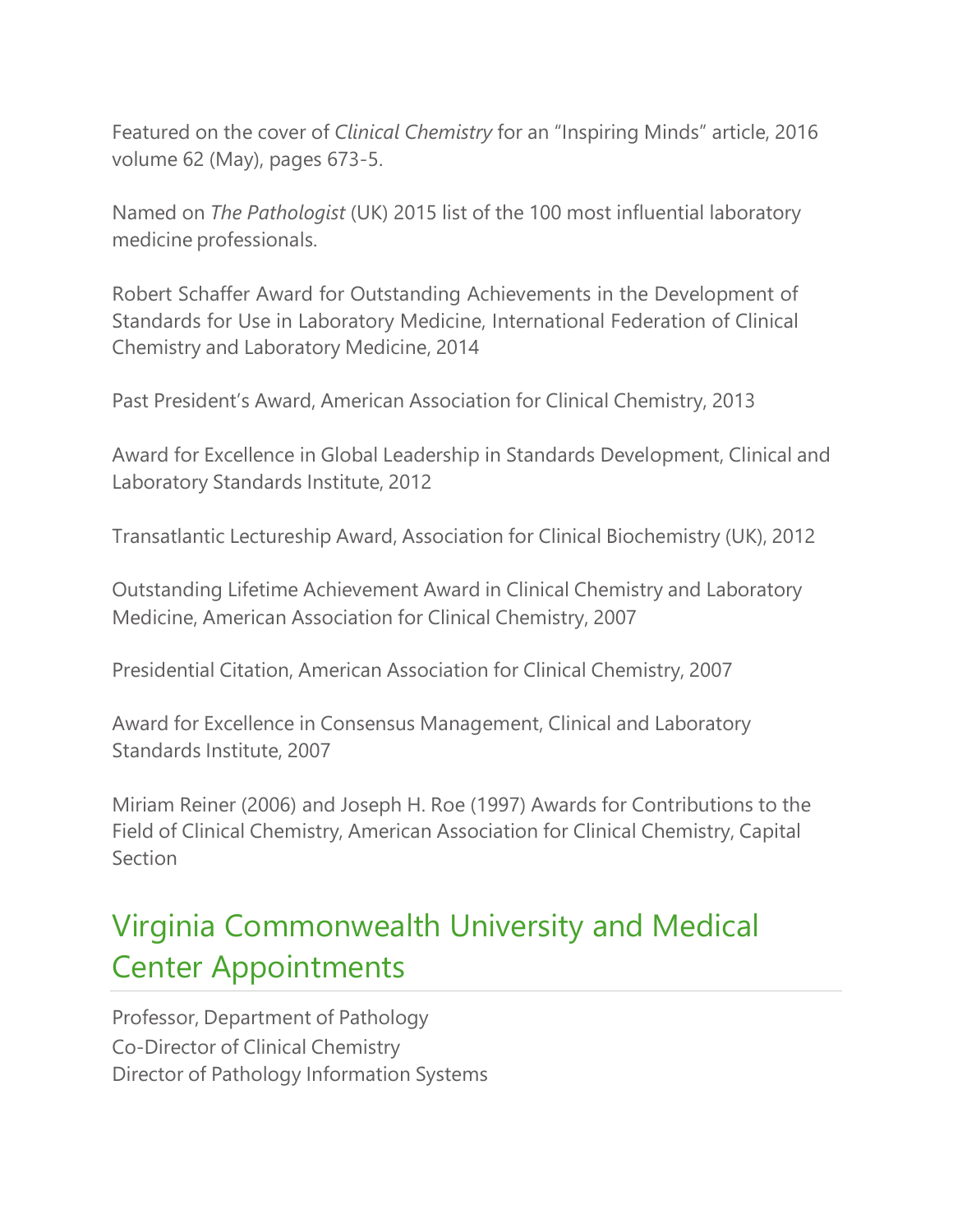#### VCU Service

Pathology Quality Management Program, Chair Pathology Performance Improvement Council Hospital Technology Governance Work Group Hospital Epic EHR Laboratory Leadership Team, Chair Hospital Keystone Governance Committee

#### Professional Organizations

American Association for Clinical Chemistry Clinical and Laboratory Standards Institute, Delegate for VCUHS

#### Professional Service (current)

National Kidney Foundation-Laboratory Engagement Initiative

Joint Committee for Traceability in Laboratory Medicine, Chair

National Institute of Diabetes and Digestive and Kidney Diseases (NIH), Laboratory Working Group, Chair

International Federation of Clinical Chemistry and Laboratory Medicine (IFCC); Working group for Commutability in Metrological Traceability, Chair

International Federation of Clinical Chemistry and Laboratory Medicine (IFCC); Scientific Division, JCTLM liaison

International Consortium for Harmonization of Clinical Laboratory Results, Harmonization Oversight Group

National Glycohemoglobin Standardization Program, Steering Committee

International Organization for Standardization (ISO), Technical Committee 212, Clinical laboratory testing and in vitro diagnostic test systems

United States Technical Advisory Group to ISO Technical Committee 212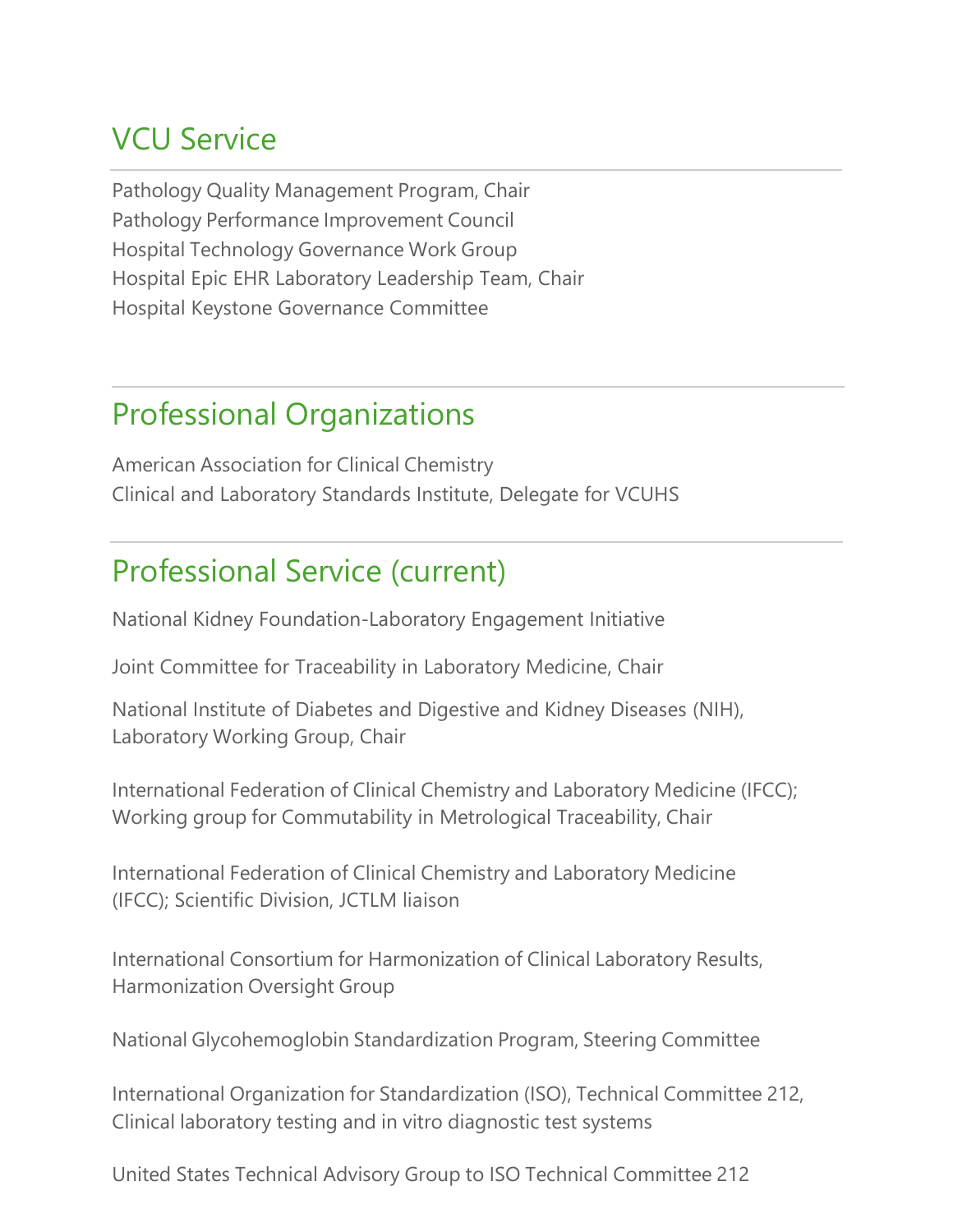# Editorial Advisory Boards

*Clinical Chemistry*, Associate Editor

#### Recent Invited Presentations

Change in Albuminuria and GFR as End Points for Clinical Trials in Early Stages of Chronic Kidney Disease. A Scientific Workshop Collaboration by the National Kidney Foundation, the European Medicines Agency and the U.S. Food and Drug Administration. Silver Spring, MD. March 15-16, 2018. "Laboratory Considerations – Albuminuria and eGFR."

Siemens Healthineers, Tarrytown, NY, June 25, 2018. "Standardization/Harmonization, Traceability and Importance of Commutability."

American Association for Clinical Chemistry Annual Meeting, Chicago, IL, July 31, 2018; Symposium on Why are harmonized results difficult to achieve; "How to implement a harmonization protocol."

American Association for Clinical Chemistry Annual Meeting, Chicago, IL, July 31, 2018; Workshop on Quality Control, "Overview and Basic Concepts."

Eighth Meeting of the Athena Society, Corfu, Greece, September 6, 2018; "What's wrong with LOINC and aggregated lab data."

European Organization for External Quality Assurance Providers in Laboratory Medicine, 2018 Symposium, Zagreb, Croatia, 18-19 October 2018; Adam Uldall Award Lecture: "Future challenges in EQA, with special emphasis on harmonization and commutability."

International Conference on Laboratory Medicine; Laboratory Medicine 25 Years On, Padova, Italy, 30 October 2018; "The Standardization Journey and the Path Ahead."

IFCC General Conference, Budapest, Hungary, 10-11 November 2018; "International Consortium for Harmonization of Clinical Laboratory Results."

Johns Hopkins Renal Grand Rounds, Baltimore, MD, February 1, 2019; "Laboratory Considerations – Albuminuria and eGFR."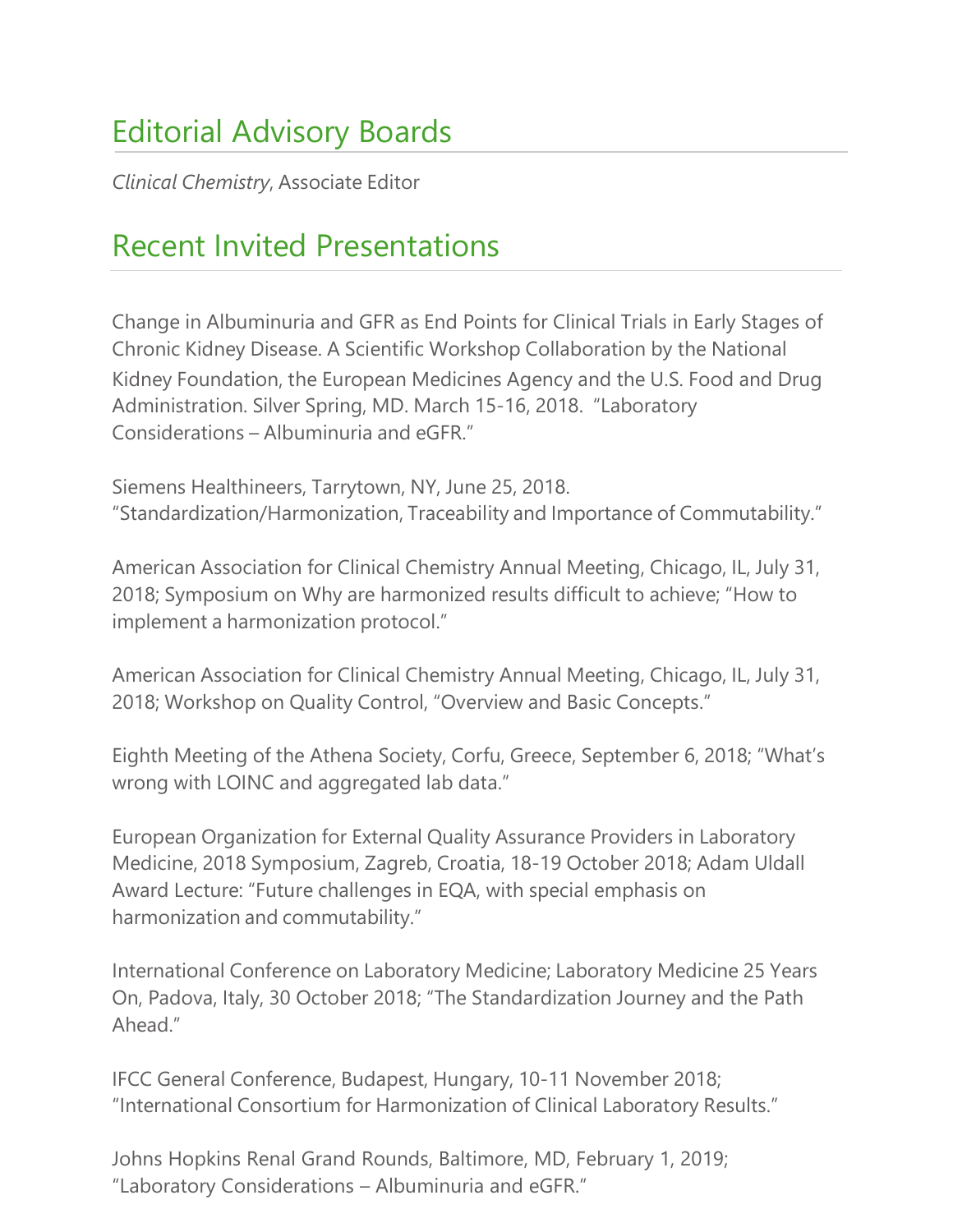Mayo Clinic Clinical Biochemistry & Immunology, Clinical Core Laboratory Services, Biochemical Genetics Seminar, Rochester, MN, March 7, 2019; "Standardization of Biomarker Measurements for Chronic Kidney Disease."

Consultative Committee for Amount of Substance: Metrology in Chemistry and Biology, Sevres, France, April 10-11, 2019; workshop on global coordination of standardization activities.

IFCC EuroMedLab 2019, Barcelona, Spain, May 19-23, 2019; conference participant; working group on commutability meeting.

American Association for Clinical Chemistry Annual Meeting, Anaheim, CA, August 7, 2019; Symposium on Putting Quality Control into Practice.

American Association for Clinical Chemistry Annual Meeting, Anaheim, CA, August 8, 2019; Symposium on Removing Laboratory Barriers to CKD Detection and Monitoring: The Laboratory's Role.

North American Menopause Society, Workshop on Normal Ranges for Estradiol in Postmenopausal Women, Chicago, IL, September 23-24, 2019; "Theoretical and Practical Means of Harmonizing Assays and the Ongoing Process of Quality Control."

Joint Committee for Traceability in Laboratory Medicine, Members and Stakeholders Conference, Sevres, France, December 2-3, 2019. Presentation on: "Understanding and Implementing Commutability" and "ISO 21151 Harmonization Protocol." Workshop on reference materials, procedures and measurement laboratories, December 4, 2019.

Labquality Days, February 6-7, 2020, Helsinki, Finland. Harmonization of Medical Laboratory Practices. "The harmonization journey: where are we going."

American Association for Clinical Chemistry Annual Meeting, Virtual, December 13-17, 2020; Symposium on QC and Proficiency Testing: Myths vs. Best Practices; "What really matters in a QC plan."

American Association for Clinical Chemistry Annual Meeting, Virtual, December 13-17, 2020; Symposium on Fighting CKD together: the patient, clinician, and laboratorian perspective; "Laboratory Tests for the Kidney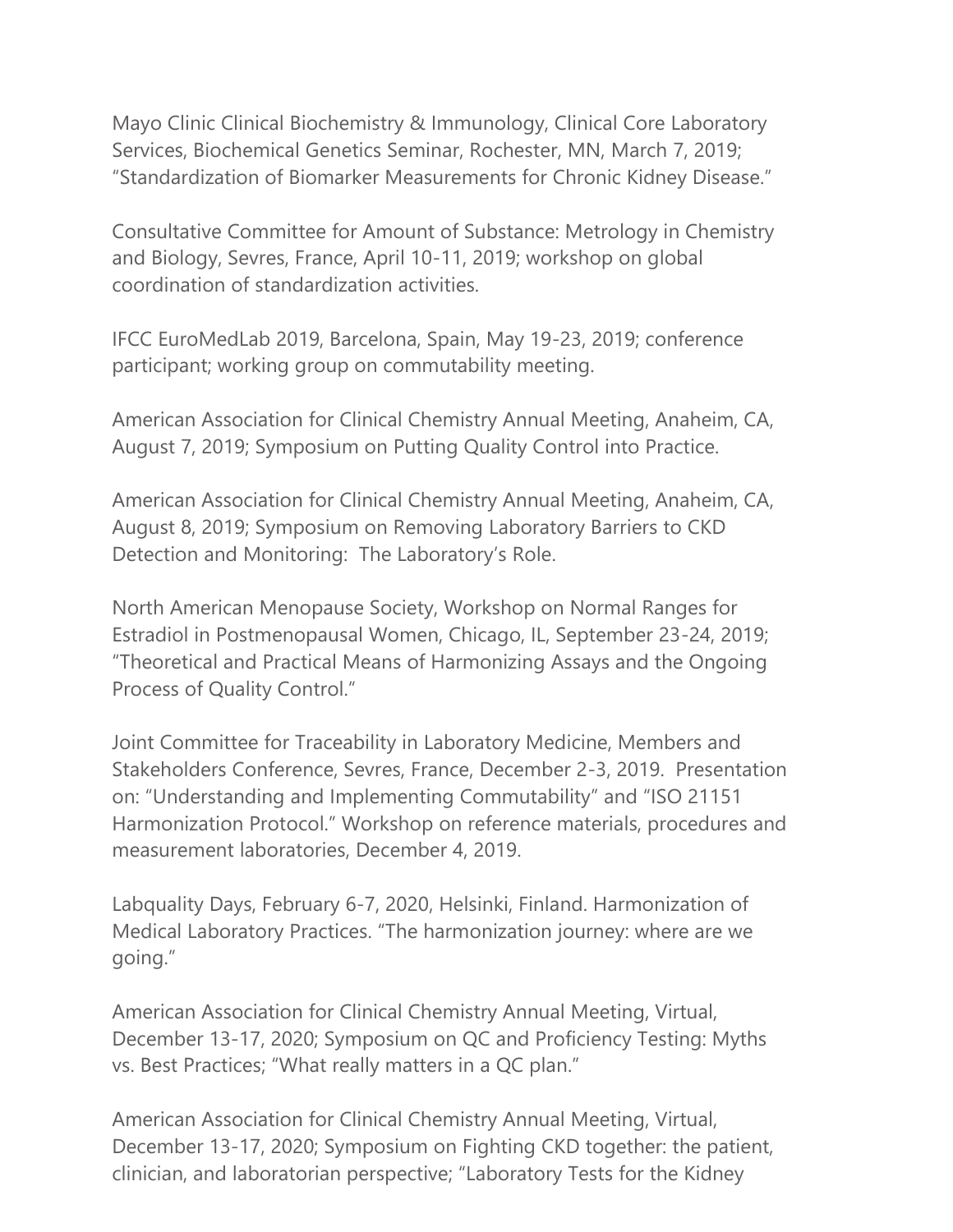Profile: Opportunities for Improvement in 2020."

Equalis Expert Groups Colloquium, Sweden (virtual) February 4, 2021; "Why Commutability Matters."

National Kidney Foundation Spring Clinical Meetings (virtual) April 9, 2021; Reflections from the NKF/ASN eGFR Task Force on Reassessing the Inclusion of Race in Diagnosing Kidney Diseases; "Challenges for national standardization guided by insights from the past."

Canadian Society of Clinical Chemistry, Working Group on Reference Interval Harmonization (virtual), April 27, 2021; "New tools for harmonization of results."

Joint Committee for Traceability in Laboratory Medicine, World Metrology Day (virtual) May 20, 2021: Measurement for health; "What is laboratory medicine?"

The Global Creation and Monitoring of the Traceability of Test Results in the Medical Laboratory. September 28, 2021, Winterswijk, the Netherlands (virtual): "The Importance of Commutable Reference Materials and EQA Samples."

Siemens Healthineers, 1st Assay Development TRS Expert Group Annual Conference (virtual), September 24, 2021: "Standardization and Harmonization in Laboratory Diagnostics."

European Organization for External Quality Assurance Providers in Laboratory Medicine, 2021 Symposium (virtual) 13-14 October 2021: "Harmonization through EQA data aggregation."

European Union, TraceLabMed Stakeholder Workshop on Measurement Challenges in Laboratory Medicine. "How aggregated EQA data contributes to harmonisation of clinical laboratory results" 10 November 2021 (virtual).

Joint Committee for Traceability in Laboratory Medicine, International Consortium for Harmonization of Clinical Laboratory Results, International Federation of Clinical Chemistry and Laboratory Medicine Workshop - Overcoming challenges to global standardization of clinical laboratory testing: reference materials and regulation. Organizing committee chair,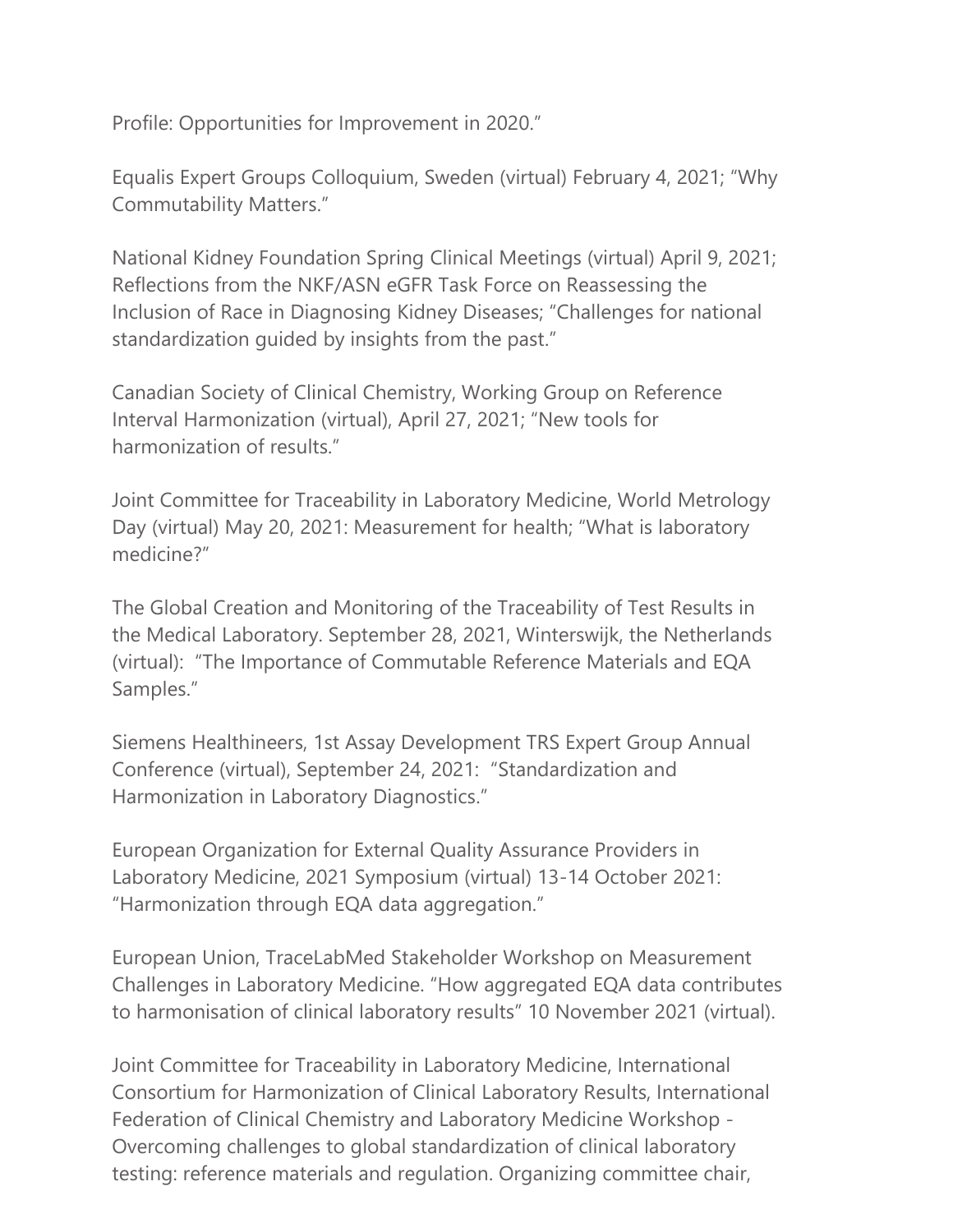panelist and speaker. "New metrological traceability tools; ISO 21151 harmonization protocol and IFCC recommendations for correction for noncommutability of matrix-based CRM." 6-10 December 2021 (virtual).

#### Recent Publications

**Miller WG**, Sandberg S. Quality control of the analytical measurement process. In: Tietz Textbook of Clinical Chemistry and Molecular Diagnostics, 6th Edition, ed. by Rifai N, Horvath AR, Wittwer C. Elsevier 2017.

Ngo A, Gandhi P, **Miller WG**. Frequency that Laboratory Tests Influence Medical Decisions. J Applied Lab Med 2017;1(4):410-4.

Bachmann LM. Yu M, Boyd JC, Bruns DE, **Miller WG**. State of Harmonization of 24 Serum Albumin Measurement Procedures and Implications for Medical Decisions. Clin Chem 2017;63:770-9.

Phinney K, Sempos C, Vesper H, Botelho J, Tai S, Camara J, Wise S, Myers G, Durazo-Arvizu R, Tian L, Eckfeldt J, Hoofnagle A, **Miller G**, Bachmann L, et al. Baseline Assessment of 25-Hydroxyvitamin D Reference Material and Proficiency Testing/External Quality Assurance Material Commutability: A Vitamin D Standardization Program Study. J AOAC Int. 2017;100(5):1288-93.

**Miller WG**. Harmonization; its time has come. Clin Chem 2017;63:1184-6.

Myers GL, **Miller WG**. Challenge to Coordinate Harmonization Activities on an International Level. Clin Chem 2017;63:1429-30.

**Miller WG**, Seegmiller JC, Lieske JC, Narva AS, Bachmann LM. Standardization of Urine Albumin Measurements: Status and Performance Goals. J Applied Lab Med 2017;2:423-9.

Seegmiller JC, **Miller WG**, Bachmann LM. Moving towards standardization of urine albumin measurements. eJIFCC 2017;28:258-67.

**Miller WG**. Commentary on a Clinical Case Study of a Transgender Man Being Evaluated for a Kidney Transplant. Clin Chem 2017;63:1683.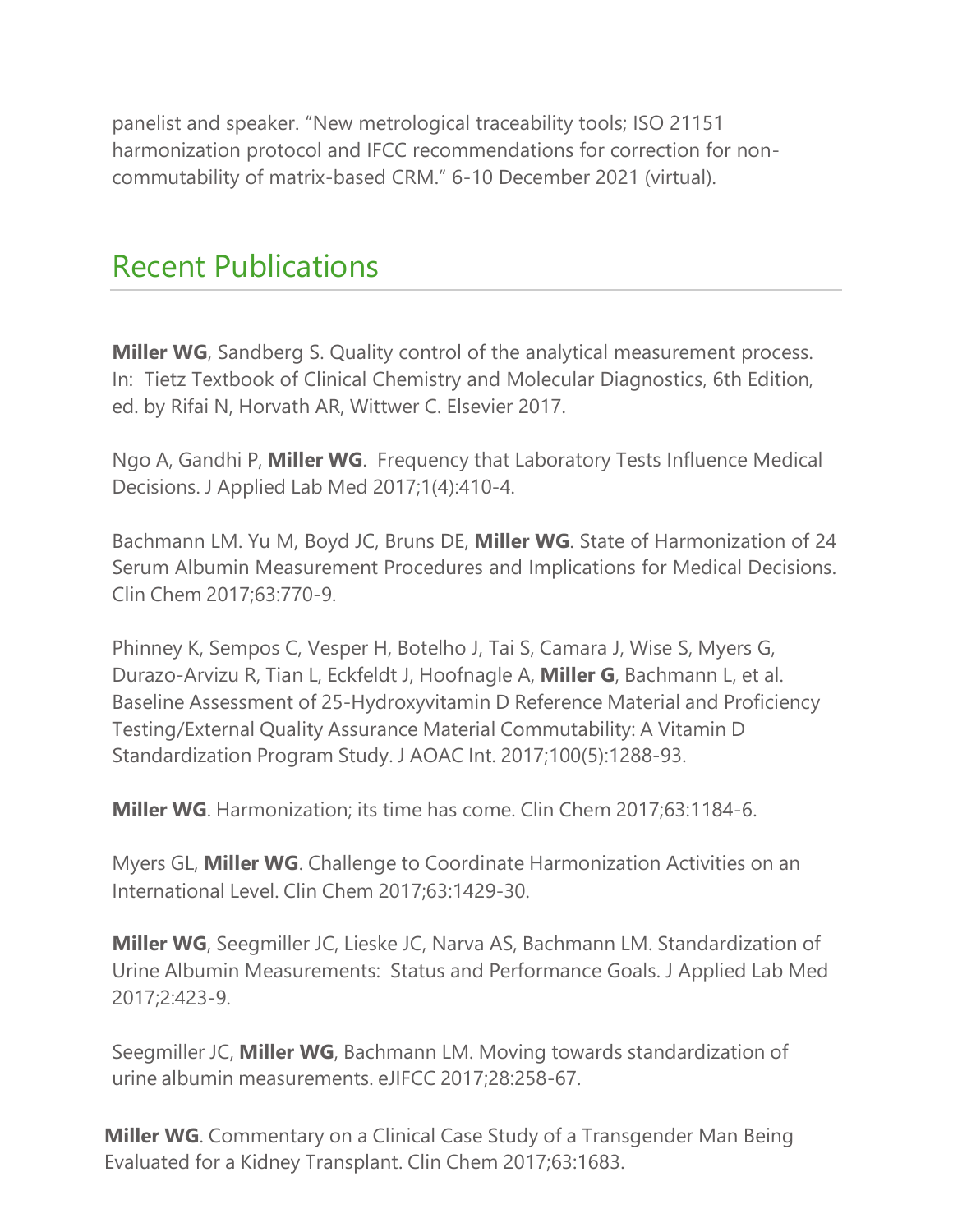**Miller WG**, Schimmel H, Rej R, Greenberg N, Ceriotti F, Burns C, Budd JR, Weykamp C, Delatour V, Nilsson G, MacKenzie F, Panteghini M, Keller T, Camara JE, Zegers I, Vesper HW, for the IFCC Working Group on Commutability. IFCC Working Group Recommendations for Assessing Commutability Part 1: General Experimental Design. Clin Chem 2018;64:447-54.

Nilsson G, Budd JR, Greenberg N, Delatour V, Rej R, Panteghini M, Ceriotti F, Schimmel H, Weykamp C, Keller T, Camara JE, Burns C, Vesper HW, MacKenzie F, **Miller WG**, for the IFCC Working Group on Commutability. IFCC Working Group Recommendations for Assessing Commutability Part 2: Using the Difference in Bias Between a Reference Material and Clinical Samples. Clin Chem 2018;64:455- 64.

Budd JR, Weykamp C, Rej R, MacKenzie F, Ceriotti F, Greenberg N, Camara JE, Schimmel H, Vesper HW, Keller T, Delatour V, Panteghini M, Burns C, **Miller WG**, for the IFCC Working Group on Commutability. IFCC Working Group Recommendations for Assessing Commutability Part 3: Using the Calibration Effectiveness of a Reference Material. Clin Chem 2018;64:465-74.

**Miller WG**, Jones GRD. Estimated Glomerular Filtration Rate; Laboratory Implementation and Current Global Status. Adv Chronic Kidney Dis 2018;25:7-13. Schwartz GJ, Wang H, Erway B, Nordin G, Seegmiller J, Lieske JC, Bäck S-E, Miller WG, Eckfeldt JH. Multicenter Laboratory Comparison of Iohexol Measurement. J Applied Lab Med 2018;2:711-24.

**Miller WG**, Greenberg N. Commutability of Certified Reference Materials. JCTLM Database Newsletter, Special Report, April 2018.

Myers GL, **Miller WG**. The roadmap for harmonization: status of the International Consortium for Harmonization of Clinical Laboratory Results. Clin Chem Lab Med 2018;56:1667-72.

**Miller WG**. The standardization journey and the path ahead. J Lab and Precis Med 2018;3:87.

**Miller WG**, Bachmann LM, Fleming JK, Delanghe JR, Parsa A, Narva AS. Recommendations for Reporting Low and High Values for Urine Albumin and Total Protein. Clin Chem 2019;65:349-50 (letter).

McEnroe RJ, Dimeski G, Durham AP, Miller JJ, **Miller WG**, Petrides V, Rheinheimer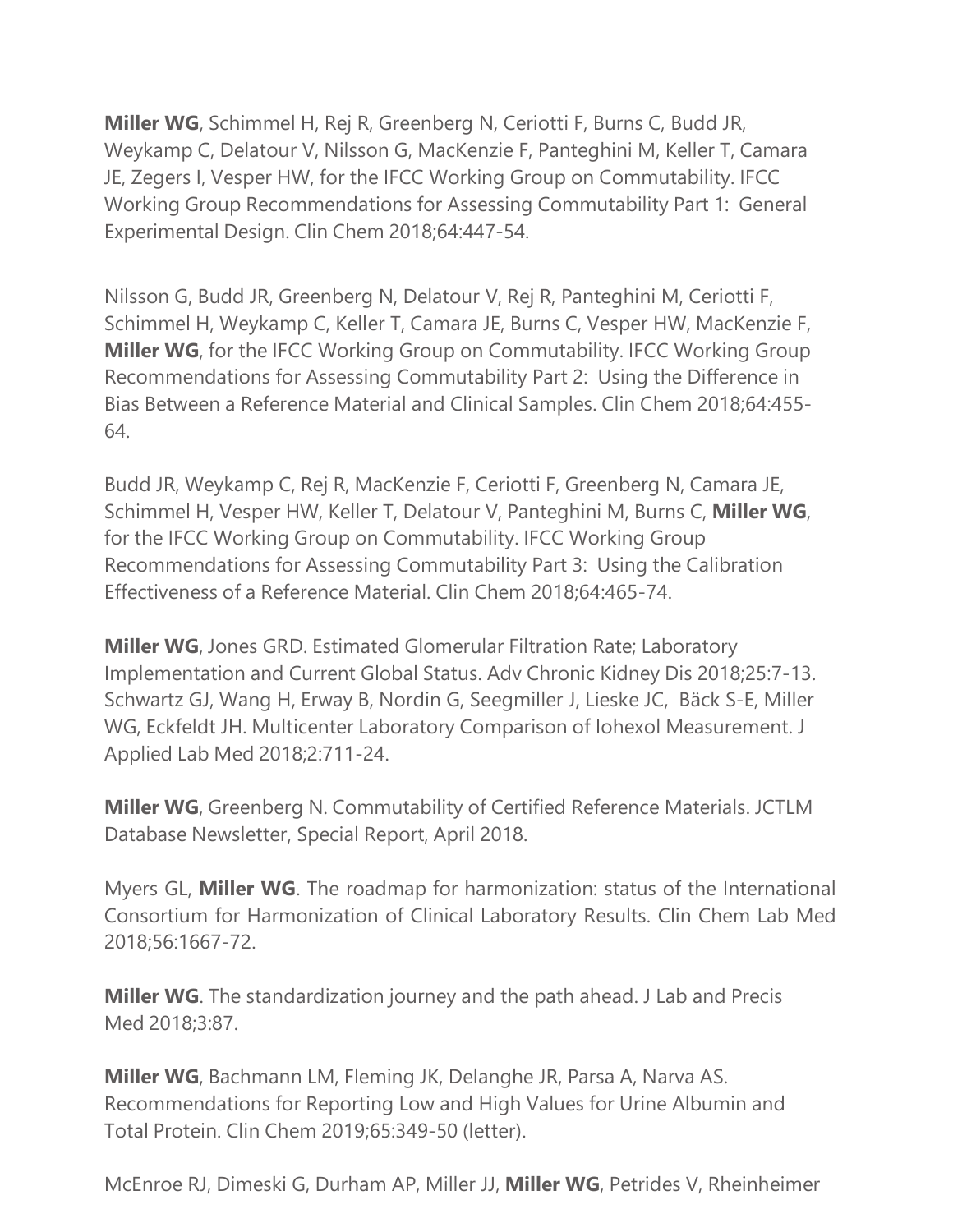DW, Smith MB, Sonntag O, Warren KL, Zaharik ML. Interference Testing in Clinical Chemistry, Third Edition. CLSI document EP07, Clinical and Laboratory Standards Institute, Wayne, PA, 2018.

**Miller WG**, Sandberg S. Quality Management. In: Tietz Fundamentals of Clinical Chemistry and Molecular Diagnostics, 8th Edition, ed. by Rifai N, Horvath AR, Wittwer CT. Elsevier 2019, p 90-107.

**Miller WG**, Plebani M. Why harmonization is essential to realize the manifesto for the future of laboratory medicine. Clin Chim Acta 2019;495:76 (letter).

**Miller WG**, Bachmann LM, Delanghe JR, Inker LA, Jones GRD, Vasalotti JA. Optimal use of biomarkers for chronic kidney disease. Clin Chem 2019;65:949-55.

Danilenko U, Vesper HW, Myers GL, Clapshaw PA, Camara JE, **Miller WG**. An updated protocol based on CLSI document C37 for preparation of off-the-clot serum from individual units for use alone or to prepare commutable pooled serum reference materials. Clin Chem Lab Med 2020;58:368-74.

**Miller WG**, Budd J, Greenberg N, Weykamp C, Althaus H, Schimmel H, Panteghini M, Delatour V, Ceriotti F, Keller T, Hawkins D, Burns C, Rej R, Camara JE, MacKenzie F, van der Hagen E, Vesper H, for the IFCC Working Group on Commutability. IFCC Working Group Recommendations for Correction of Bias Caused by Noncommutability of a Certified Reference Material Used in the Calibration Hierarchy of an End-User Measurement Procedure. Clin Chem 2020;66:769-78.

Ellis AD, Gross AR, Budd JR, **Miller WG**. Influence of reagent lots and multiple measuring systems on estimating the coefficient of variation from quality control data; implications for uncertainty estimation and interpretation of QC results. Clin Chem Lab Med 2020;58:1829-35.

Van der Hagen EAE, Weykamp C, Sandberg S, Stavelin AV, MacKenzie F, **Miller WG**. Feasibility for aggregation of commutable external quality assessment results to evaluate metrological traceability and agreement among results. Clin Chem Lab Med 2021;59:117-25.

**Miller WG**, Greenberg N. Harmonization/standardization: where are we now. J Applied Lab Med 2021;6:510-21.